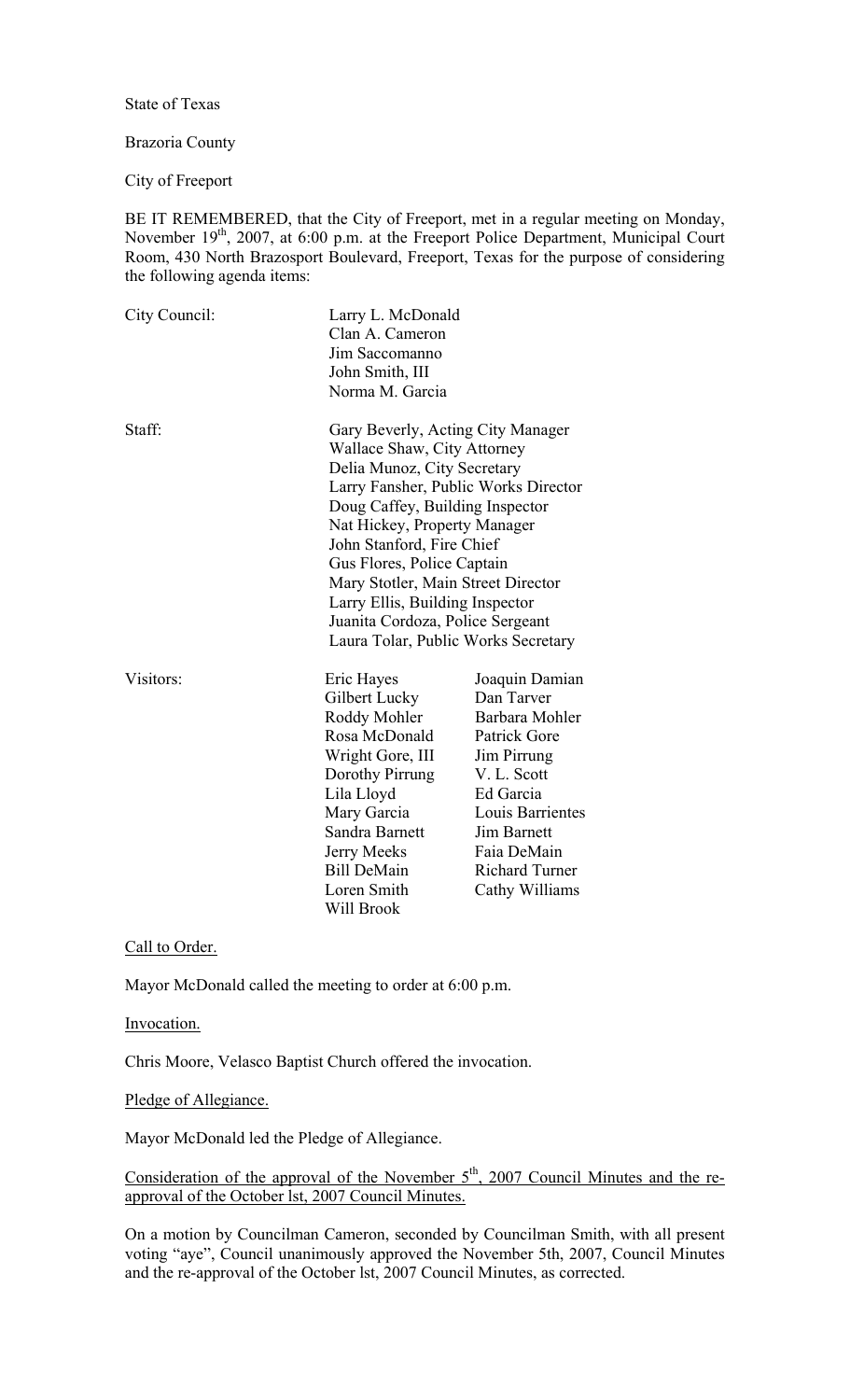### Attending Citizens and Their Business.

Joaquin Damian requested that the committee "Freeport Forward" stop trying to recall Mayor McDonald. He said the city business would continue and that Freeport would improve. The Code Department had given citations to the poor, elderly and none English speaking residents. Residents with problems need to contact their councilman or Mayor. Mayor McDonald listens to everyone's problems and is proud of him.

V. L. Scott, 1703 W.  $9<sup>th</sup>$  Street, suggested that a recycling system be setup for old newspapers. The City could install dumpster to collect recyclable trash.

Wright Gore, Jr. asked if he could address council on items 9 & 10 on the agenda.

Recognition of the Veteran's Memorial Steering Committee for their efforts.

Larry Fansher introduced the Veterans Memorial Steering Committee for their efforts. He complemented the City's workers on their hard work and commitment.

| Norma Garcia          | Dan Tarver    | Chris Moore            |
|-----------------------|---------------|------------------------|
| Carole Bensley        | Gilbert Lucky | <b>Shannon Everett</b> |
| Roy Everett           | Ben White     | Nat Hickey             |
| <b>Richard Turner</b> | Wes Hudgins   | <b>Frank Dietz</b>     |
| Louis Barrientes      | Ed Garcia     | Tim Pettigrew          |

Ed Garcia, Post Commander of the Veterans of Foreign Wars Post 4341, read a letter of thanks to the City of Freeport for the Veterans Memorial, a first class monument.

Consideration of the approval of Ordinance No. 2007-2181 canvassing the returns and declaring the results of the November 6, 2007 Recall Election of Mayor McDonald.

On a motion by Councilman Smith, seconded by Councilwoman Garcia, with all present voting "aye", Council unanimously approved Ordinance No. 2007-2181 canvassing the returns and declaring the results of the November 6th 2007, Recall Election of Mayor McDonal

### **Proposition**

"Shall Larry McDonald, Sr.,be removed from the office of Mayor of the City of Freeport, Texas by recall?

| "yes"       | 479 |
|-------------|-----|
| $\alpha$ no | 652 |

Consideration of the approval of Ordinance No. 2007-2182 amending the definition of "Sexual Offender" contained in Section 131.15 of the Sexual Offender Ordinance, codified as Chapter 131 of said Code of Ordinances, correcting reference to the Health and Safety Code contained in Sections 131.16 and 131.17 of said ordinance, and adding to said ordinance a new Section 131.18 requiring the posting of signs each October 31 through November 1.

On a motion by Councilman Cameron, seconded by Councilman Smith, with all present voting "aye", Council unanimously approved Ordinance No. 2007-2182 amending the definition of "Sexual Offender" contained in Section 131.15 of the Sexual Offender Ordinance, codified as Chapter 131 of said Code of Ordinances, correcting reference to the Health and Safety Code contained in Sections 131.16 and 131.17 of said ordinance, and adding to said ordinance a new Section 131.18 requiring the posting of signs each October 31 through November l.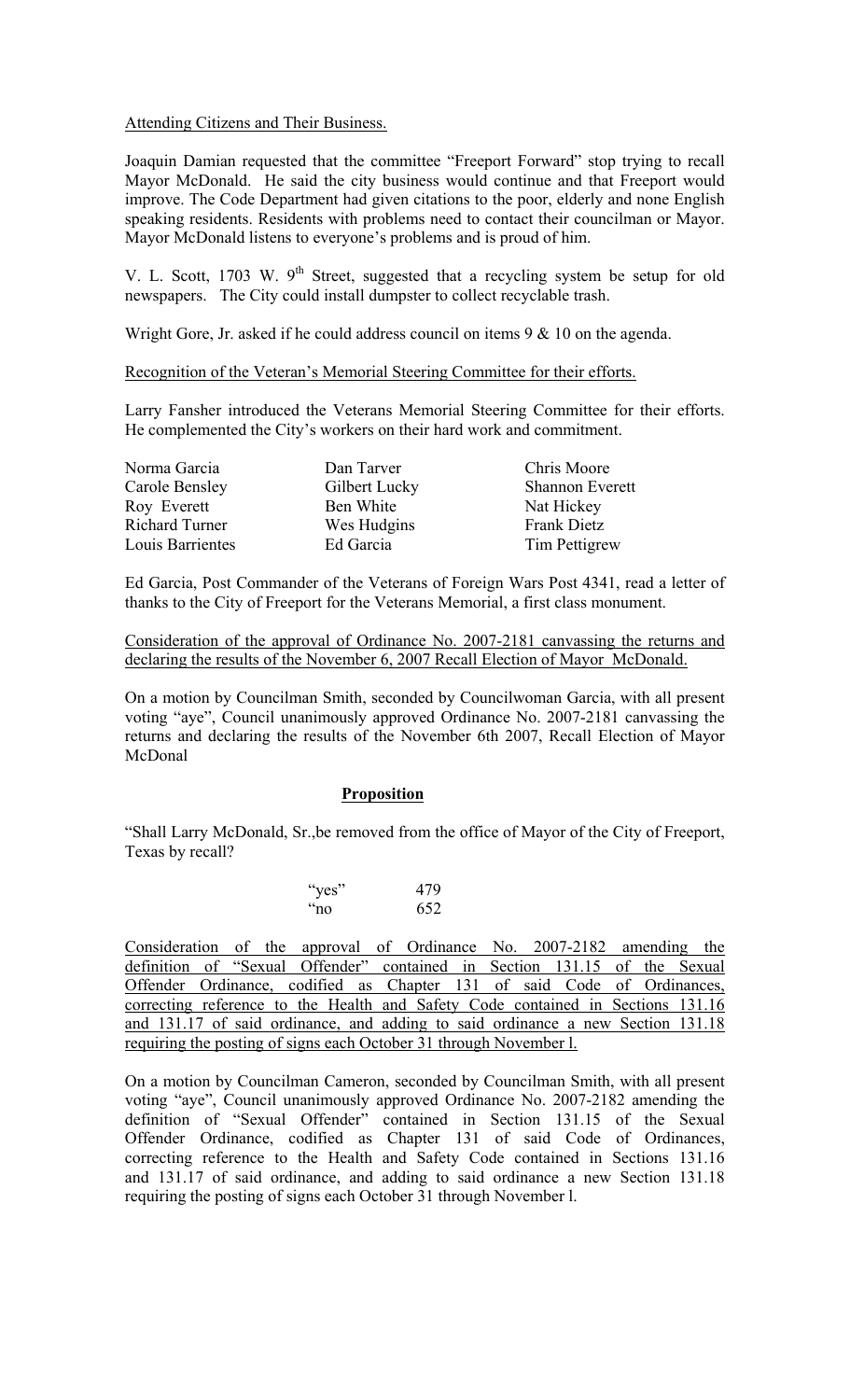Consideration of the approval of Supersedeas Bond in the amount of \$395,019.65 in Cause No. 01-07-00074-CV, Freeport Economic Development Corporation v. Western Seafood Company, in the First District Court of Appeals in Houston, Texas, and authoring and directing the Mayor to sign the same.

Loren Smith of the law firm Olson & Olson, L.L.P explained the purpose of the Supersedeas Bond.

On a motion by Councilman Cameron, seconded by Councilman Saccomanno, with all present voting "aye", Council unanimously approved to approve the Supersedeas Bond in the amount of \$395,019.65 in Cause No. 01-07-00074-CV, Freeport Economic Development Corporation v. Western Seafood Company, in the First District Court of Appeals in Houston, Texas, and authoring and directing the Mayor to sign the same.

Consideration of the approval of Supersedeas Bond in the amount of \$62,390.83 in Cause No. 01-07-00698-CV, Freeport Economic Development Corporation v Western Shellfish Company, in the First District Court of Appeals in Houston, Texas, and authorizing and directing the Mayor to sign the same.

Mr. Wright Gore asked if the amount of the bonds covered attorney fees and court costs and how early could the bond be posted.

Mr. Loren Smith stated he would have to verify the amount and that as soon as the bond was executed and posted at the Brazoria County, in Angleton, a copy would be available.

On a motion by Councilman Cameron, seconded by Councilman Saccomanno, with all present voting "aye", Council unanimously approved to approve the Supersedeas Bond in the amount of \$62,390.83 in Cause No. 01-07-00698-CV, Freeport Economic Development Corporation v Western Shellfish Company, in the First District Court of Appeals in Houston, Texas, and authorizing and directing the Mayor to sign the same.

Consideration of the approval of selling the City's interest at Block 178, Lot 11, Freeport Townsite, known as  $1746 - 1748$  West  $5^{\text{th}}$  Street.

On a motion by Councilman Cameron, seconded by Councilman Saccomanno, with all present voting "aye", Council unanimously approved Mr. Nat Hickey recommendation to sell the City's interest at Block 178, Lot 11, Freeport Townsite, known as 1746-1748 West  $5<sup>th</sup>$  Street.

Consideration of the approval of setting a Joint Public Hearing with the Planning Commission to consider its recommendation that the zoning classifications of some of the waterfront land within or adjacent to the Bridge Harbor Subdivision be changed.

This item was reagendaed to December 3, 2007.

Consideration of the approval of a request for a street closure on East and West Park between Cherry and side streets intersecting with  $2<sup>nd</sup>$  Street for the  $22<sup>nd</sup>$  Annual Dr. Martin Luther King, Jr. Celebration Parade on Monday, January 21, 2008, from 10:00 a.m. to 12:00 noon.

On a motion by Councilman Cameron, seconded by Councilwoman Garcia, with all present voting "aye", Council unanimously approved a request for a street closure on East and West Park between Cherry and side streets intersecting with 2<sup>nd</sup> Street for the 22<sup>nd</sup> Annual Dr. Martin Luther King, Jr. Celebration Parade on Monday, January 21, 2008, from 10:00 a.m. to 12:00 noon.

# Elected Official Report

Mayor McDonald attended the Veterans Memorial on November 10, 2007 and the Brazoria Counties Cities Association (BCCA) was hosted by the City of Freeport , on November l4th, 2007. He also attended the Seniors Citizens Annual Luncheon at River Place today.